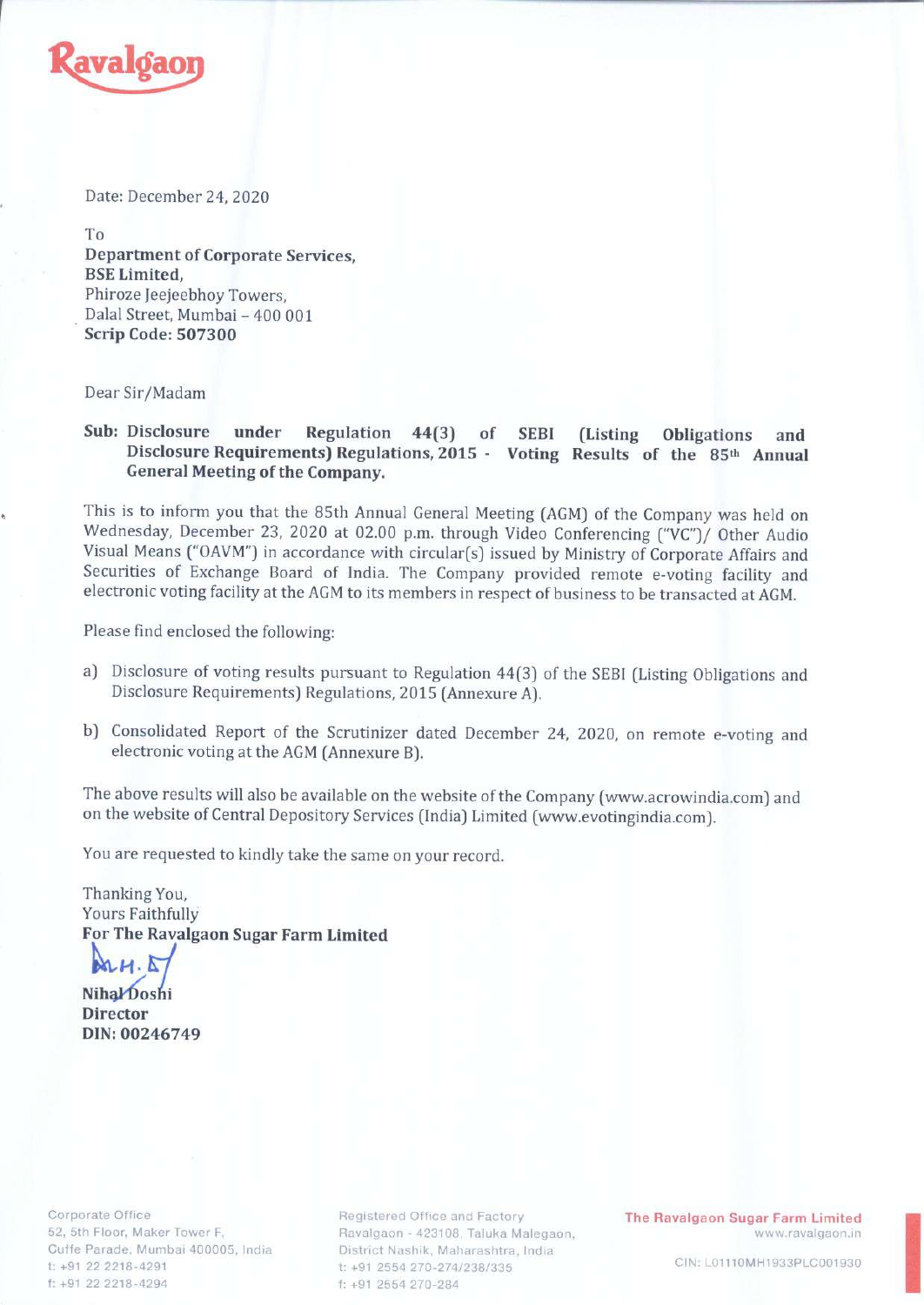

#### Annexure A

## Details regarding the Voting Results of the business transacted at the AGM In terms of Regulation 44 of the SEBI (Listing Obligations and Disclosure Requiremen Regulations, 2015.

| Date of Annual General Meeting                                                  | 23/12/2020 |
|---------------------------------------------------------------------------------|------------|
| Total number of shareholders as on record date                                  | 3494       |
| No. of shareholders present in the meeting either in<br>person or through proxy |            |
| Promoters and Promoter Group                                                    |            |
| Public                                                                          |            |
| No. of Shareholders attended the meeting through Video<br>Conferencing          | 15         |
| Promoters and Promoter Group                                                    |            |
| Public                                                                          |            |

Corporate Office 52, 5th Floor, Maker Tower F-, Cuffe Parade, Mumbai 400005, In t: +91 22 2218 4291 f• +91 <sup>22</sup> 2218-429? Reg15tcrcd Office ond Factory

Ravalgaon - 423108, Taluka Malegao District Nashik, Maharashtra, India t: +91 2554 270-274/238/335 Registered Office and Factory **Fine Ravalgaon Sugar Farm Limit**<br>Favalgaon - 423108, Taluka Malegaon, www.ravalgaon<br>District Nashik, Maharashtra, India (1997)<br>t: +91 2554 270-284 The Ravalgaon CIN: L01110MH1933PLC0019<br>t: +9

www.ravalgaon.in The Ravalgaon Sugar Farm Limited<br>www.ravalgaon.in<br>CIN: L01110MH1933PLC001930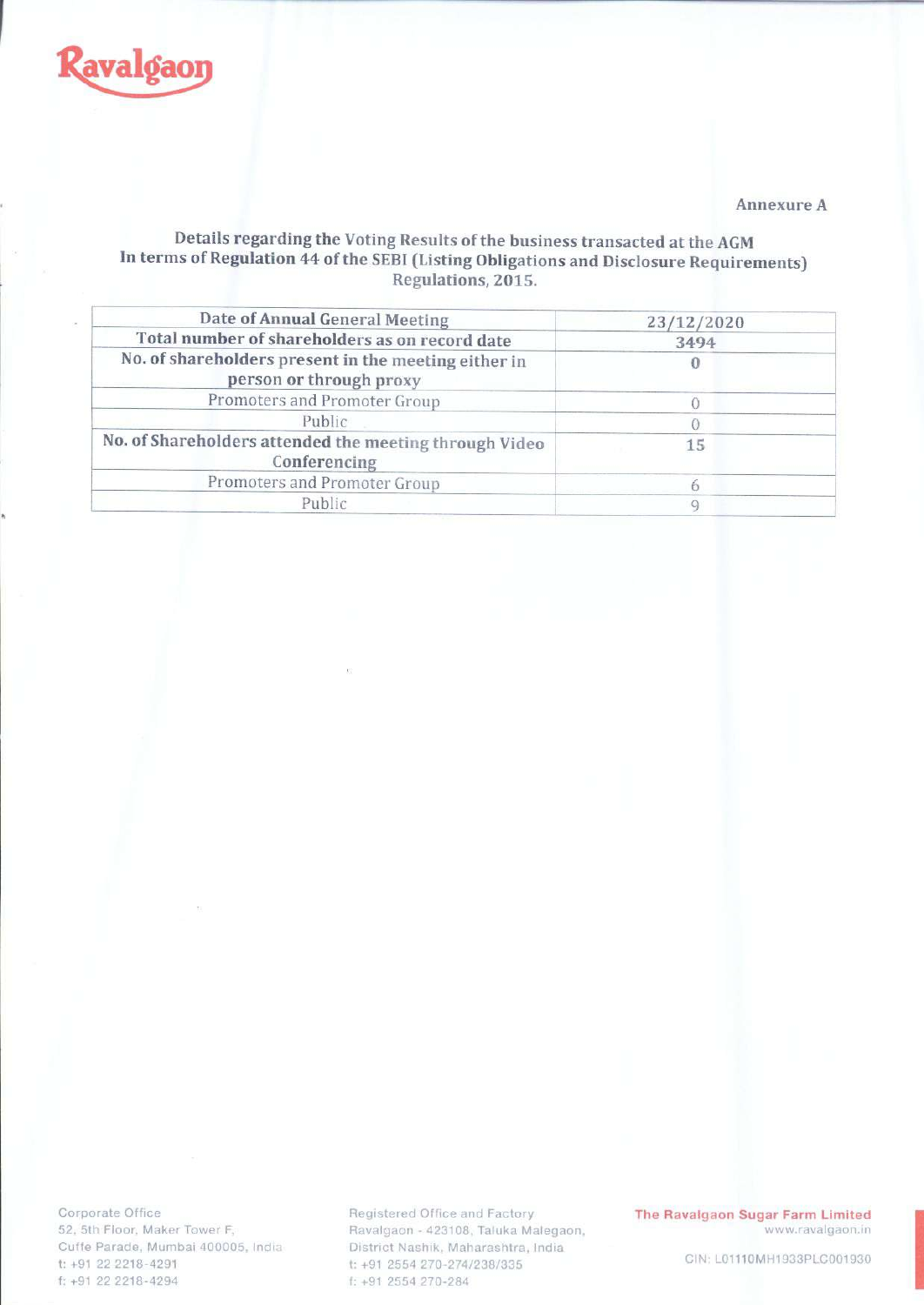|                                         | The Ravalgaon Sugar Farm Limited                       |                       |                           |                                                                                                             |                              |                         |                                            |                                                                                           |
|-----------------------------------------|--------------------------------------------------------|-----------------------|---------------------------|-------------------------------------------------------------------------------------------------------------|------------------------------|-------------------------|--------------------------------------------|-------------------------------------------------------------------------------------------|
| <b>Resolution Required : (Ordinary)</b> |                                                        |                       |                           | To receive, consider and adopt the audited financial statements of the Company for the<br>Auditors thereon. |                              |                         |                                            | financial year ended 31st March 2020 along with the reports of the Board of Directors and |
| agenda/resolution?                      | Whether promoter/ promoter group are interested in the |                       | <b>No</b>                 |                                                                                                             |                              |                         |                                            |                                                                                           |
| Category                                | <b>Mode of Voting</b>                                  | No. of<br>shares held | No. of<br>votes<br>polled | % of Votes<br>Polled on<br>outsatanding<br>shares                                                           | No. of<br>votes in<br>favour | No. of votes<br>against | % of Votes in<br>favour on<br>votes polled | % of votes<br>against on votes<br>polled                                                  |
|                                         |                                                        | ${1}$                 | ${2}$                     | ${3}=[2/1]*100$                                                                                             | ${4}$                        | ${5}$                   | ${6}$ =[4/2]*100                           | ${7}=[5/2]*100$                                                                           |
|                                         | <b>E-Voting</b>                                        | 36247                 | 36247                     | 100.00                                                                                                      | 36247                        | $\mathbf 0$             | 100.00                                     | 0.00                                                                                      |
| <b>Promoter and</b>                     | Poll                                                   |                       | 0                         | 0.00                                                                                                        | 0                            | 0                       | 0.00                                       | 0.00                                                                                      |
| Promoter                                | <b>Postal Ballot (if Applicable)</b>                   |                       | 0                         | 0.00                                                                                                        | 0                            | 0                       | 0.00                                       | 0.00                                                                                      |
| Group                                   | <b>Total</b>                                           | 36247                 | 36247                     | 100.00                                                                                                      | 36247                        | 0                       | 100.00                                     | 0.00                                                                                      |
|                                         | E-Voting                                               | ŋ                     | 0                         | 0.00                                                                                                        | 0                            | $\mathbf 0$             | 0.00                                       | 0.00                                                                                      |
| <b>Public</b>                           | Poll                                                   | 0                     | 0                         | 0.00                                                                                                        | 0                            | 0                       | 0.00                                       | 0.00                                                                                      |
| <b>Institution</b>                      | <b>Postal Ballot (if Applicable)</b>                   | 0                     | 0                         | 0.00                                                                                                        | 0                            | 0                       | 0.00                                       | 0.00                                                                                      |
|                                         | Total                                                  | ŋ                     | O                         | 0.00                                                                                                        | O                            | 0                       | 0.00                                       | 0.00                                                                                      |
|                                         | <b>E-Voting</b>                                        | 31753                 | 2893                      | 9.11                                                                                                        | 2892                         |                         | 99.97                                      | 0.03                                                                                      |
| <b>Public Non</b>                       | Poll                                                   |                       | 0                         | 0.00                                                                                                        | 0                            | 0                       | 0.00                                       | 0.00                                                                                      |
| <b>Institutions</b>                     | Postal Ballot (if Applicable)                          | O                     | 0                         | 0.00                                                                                                        | O                            | 0                       | 0.00                                       | 0.00                                                                                      |
|                                         | <b>Total</b>                                           | 31753                 | 2893                      | 9.11                                                                                                        | 2892                         | 1                       | 99.97                                      | 0.03                                                                                      |
| <b>Total</b>                            |                                                        | 68000                 | 39140                     | 57.56                                                                                                       | 39139                        | 1                       | 100.00                                     | 0.00                                                                                      |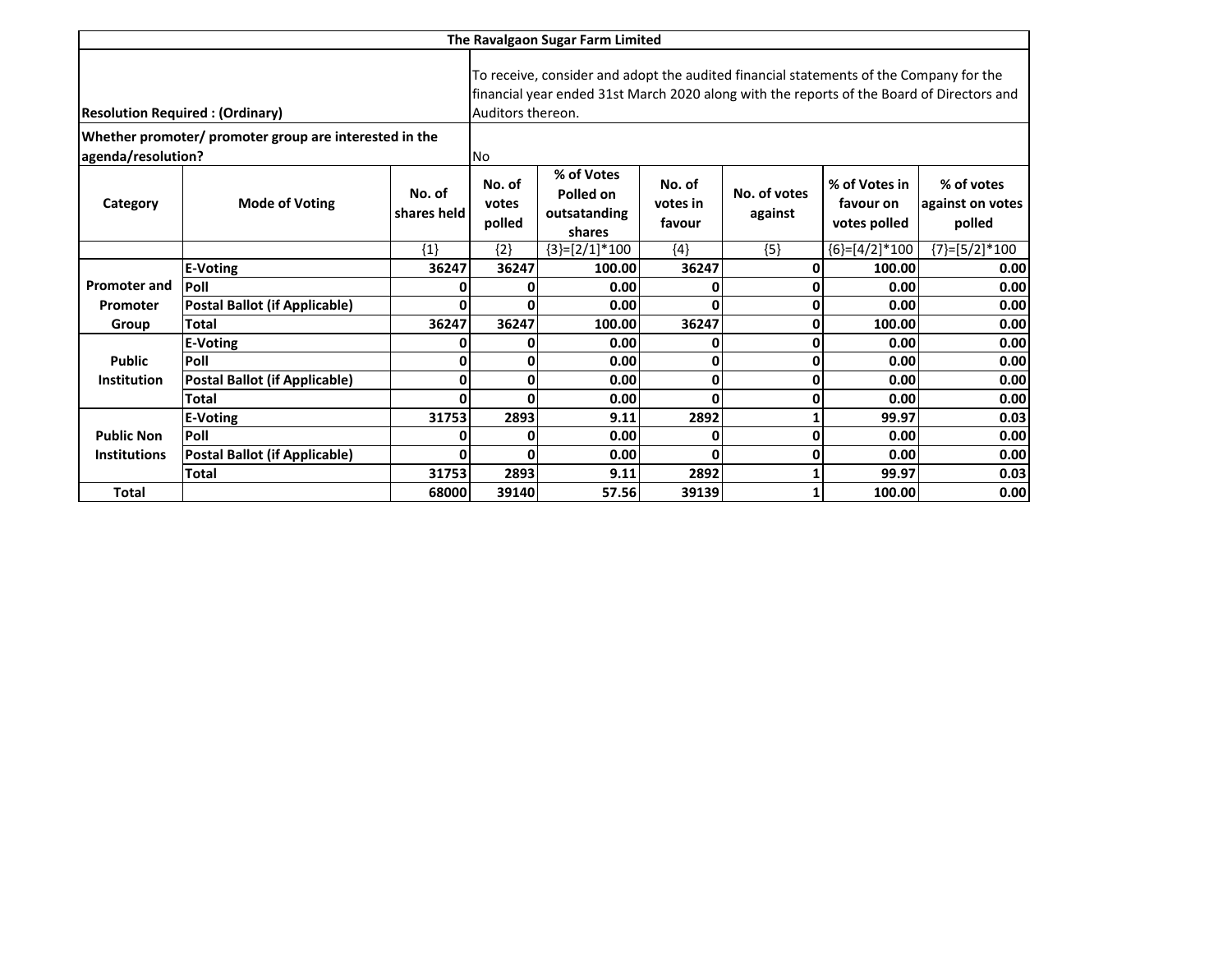|                                        | The Ravalgaon Sugar Farm Limited                       |                       |                                                                                                                                                 |                                                   |                              |                            |                                            |                                          |
|----------------------------------------|--------------------------------------------------------|-----------------------|-------------------------------------------------------------------------------------------------------------------------------------------------|---------------------------------------------------|------------------------------|----------------------------|--------------------------------------------|------------------------------------------|
| <b>Resolution Required: (Ordinary)</b> |                                                        |                       | To appoint a Director in place of place of Mr. Uday D. Kulkarni who retires by rotation<br>and being eligible offers himself for reappointment. |                                                   |                              |                            |                                            |                                          |
|                                        | Whether promoter/ promoter group are interested in the |                       |                                                                                                                                                 |                                                   |                              |                            |                                            |                                          |
| agenda/resolution?                     |                                                        |                       | <b>No</b>                                                                                                                                       |                                                   |                              |                            |                                            |                                          |
| Category                               | <b>Mode of Voting</b>                                  | No. of<br>shares held | No. of votes<br>polled                                                                                                                          | % of Votes<br>Polled on<br>outsatanding<br>shares | No. of<br>votes in<br>favour | No. of<br>votes<br>against | % of Votes in<br>favour on<br>votes polled | % of votes<br>against on<br>votes polled |
|                                        |                                                        | ${1}$                 | ${2}$                                                                                                                                           | ${3}=[2/1]*100$                                   | ${4}$                        | ${5}$                      |                                            | ${6}$ =[4/2]*100 {7}=[5/2]*100           |
|                                        | <b>E-Voting</b>                                        | 36247                 | 36247                                                                                                                                           | 100.00                                            | 36247                        | 0                          | 100.00                                     | 0.00                                     |
|                                        | Poll                                                   |                       |                                                                                                                                                 | 0.00                                              | 0                            | 0                          | 0.00                                       | 0.00                                     |
| <b>Promoter and</b>                    | <b>Postal Ballot (if Applicable)</b>                   | 0                     | n                                                                                                                                               | 0.00                                              | 0                            | 0                          | 0.00                                       | 0.00                                     |
| <b>Promoter Group</b>                  | <b>Total</b>                                           | 36247                 | 36247                                                                                                                                           | 100.00                                            | 36247                        | 0                          | 100.00                                     | 0.00                                     |
|                                        | E-Voting                                               | 0                     |                                                                                                                                                 | 0.00                                              | 0                            | 0                          | 0.00                                       | 0.00                                     |
| <b>Public Institution</b>              | Poll                                                   | 0                     | ŋ                                                                                                                                               | 0.00                                              | 0                            | 0                          | 0.00                                       | 0.00                                     |
|                                        | <b>Postal Ballot (if Applicable)</b>                   | 0                     | 0                                                                                                                                               | 0.00                                              | 0                            | 0                          | 0.00                                       | 0.00                                     |
|                                        | <b>Total</b>                                           | 0                     | ŋ                                                                                                                                               | 0.00                                              | 0                            | 0                          | 0.00                                       | 0.00                                     |
|                                        | <b>E-Voting</b>                                        | 31753                 | 2893                                                                                                                                            | 9.11                                              | 2892                         |                            | 99.97                                      | 0.03                                     |
| <b>Public Non</b>                      | Poll                                                   | 0                     | 0                                                                                                                                               | 0.00                                              | 0                            | $\Omega$                   | 0.00                                       | 0.00                                     |
| <b>Institutions</b>                    | <b>Postal Ballot (if Applicable)</b>                   | 0                     | ŋ                                                                                                                                               | 0.00                                              | 0                            | 0                          | 0.00                                       | 0.00                                     |
|                                        | Total                                                  | 31753                 | 2893                                                                                                                                            | 9.11                                              | 2892                         |                            | 99.97                                      | 0.03                                     |
| <b>Total</b>                           |                                                        | 68000                 | 39140                                                                                                                                           | 57.56                                             | 39139                        |                            | 100.00                                     | 0.00                                     |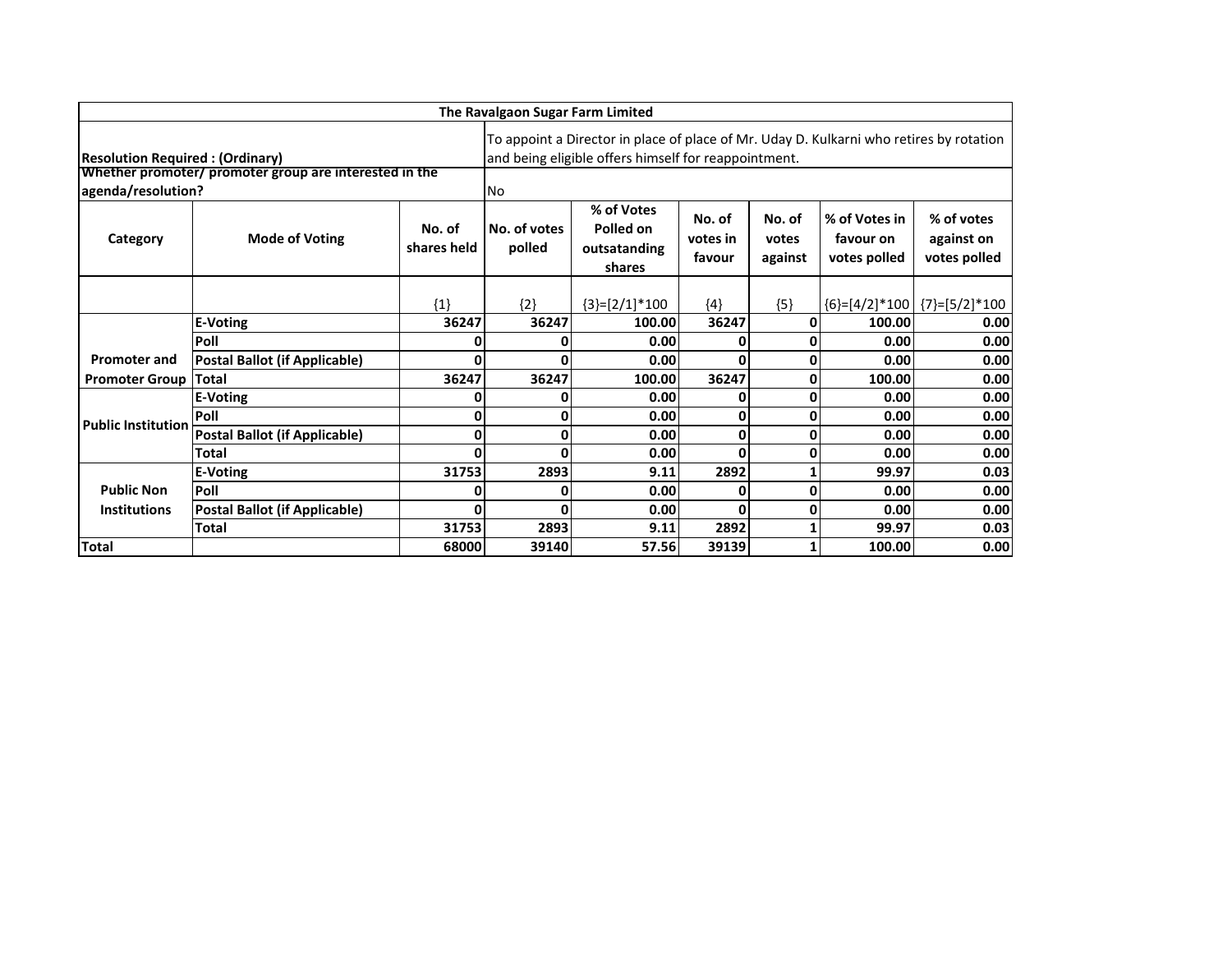|                                        |                                                        | The Ravalgaon Sugar Farm Limited |                                                                          |                                                                |                              |                            |                                                                                    |                                          |
|----------------------------------------|--------------------------------------------------------|----------------------------------|--------------------------------------------------------------------------|----------------------------------------------------------------|------------------------------|----------------------------|------------------------------------------------------------------------------------|------------------------------------------|
|                                        |                                                        |                                  | To appoint M/s. Anil A. Masand & Co., Chartered Accountants as Statutory |                                                                |                              |                            |                                                                                    |                                          |
|                                        |                                                        |                                  |                                                                          |                                                                |                              |                            | auditors, in place of the casual vacancy caused by the resignation of Auditor M/s. |                                          |
| <b>Resolution Required: (Ordinary)</b> |                                                        |                                  |                                                                          | Patkar & Pendse, Chartered Accountants.                        |                              |                            |                                                                                    |                                          |
|                                        | Whether promoter/ promoter group are interested in the |                                  |                                                                          |                                                                |                              |                            |                                                                                    |                                          |
| agenda/resolution?                     |                                                        |                                  | N <sub>o</sub>                                                           |                                                                |                              |                            |                                                                                    |                                          |
| Category                               | <b>Mode of Voting</b>                                  | No. of<br>shares held            | No. of                                                                   | % of Votes<br>Polled on<br>votes polled outsatanding<br>shares | No. of<br>votes in<br>favour | No. of<br>votes<br>against | % of Votes in<br>favour on<br>votes polled                                         | % of votes<br>against on<br>votes polled |
|                                        |                                                        | ${1}$                            | ${2}$                                                                    | ${3}=[2/1]*100$                                                | ${4}$                        | ${5}$                      |                                                                                    | ${6}=[4/2]*100$ ${7}=[5/2]*100$          |
|                                        | <b>E-Voting</b>                                        | 36247                            | 36247                                                                    | 100.00                                                         | 36247                        | O                          | 100.00                                                                             | 0.00                                     |
|                                        | Poll                                                   | 0                                | 0                                                                        | 0.00                                                           | 0                            | 0                          | 0.00                                                                               | 0.00                                     |
| <b>Promoter and</b>                    | <b>Postal Ballot (if Applicable)</b>                   | 0                                | 0                                                                        | 0.00                                                           | 0                            | 0                          | 0.00                                                                               | 0.00                                     |
| <b>Promoter Group</b>                  | <b>Total</b>                                           | 36247                            | 36247                                                                    | 100.00                                                         | 36247                        | 0                          | 100.00                                                                             | 0.00                                     |
|                                        | <b>E-Voting</b>                                        | 0                                | 0                                                                        | 0.00                                                           | 0                            | 0                          | 0.00                                                                               | 0.00                                     |
| <b>Public Institution</b>              | Poll                                                   | 0                                | 0                                                                        | 0.00                                                           | 0                            | 0                          | 0.00                                                                               | 0.00                                     |
|                                        | <b>Postal Ballot (if Applicable)</b>                   | 0                                | 0                                                                        | 0.00                                                           | 0                            | 0                          | 0.00                                                                               | 0.00                                     |
|                                        | <b>Total</b>                                           | U                                | ŋ                                                                        | 0.00                                                           | 0                            | 0                          | 0.00                                                                               | 0.00                                     |
|                                        | <b>E-Voting</b>                                        | 31753                            | 2892                                                                     | 9.11                                                           | 2892                         | $\Omega$                   | 100.00                                                                             | 0.00                                     |
| <b>Public Non</b>                      | Poll                                                   | 0                                | 0                                                                        | 0.00                                                           | 0                            | 0                          | 0.00                                                                               | 0.00                                     |
| <b>Institutions</b>                    | <b>Postal Ballot (if Applicable)</b>                   | 0                                | 0                                                                        | 0.00                                                           | 0                            | $\mathbf{0}$               | 0.00                                                                               | 0.00                                     |
|                                        | Total                                                  | 31753                            | 2892                                                                     | 9.11                                                           | 2892                         | 0                          | 100.00                                                                             | 0.00                                     |
| <b>Total</b>                           |                                                        | 68000                            | 39139                                                                    | 57.56                                                          | 39139                        | 0                          | 100.00                                                                             | 0.00                                     |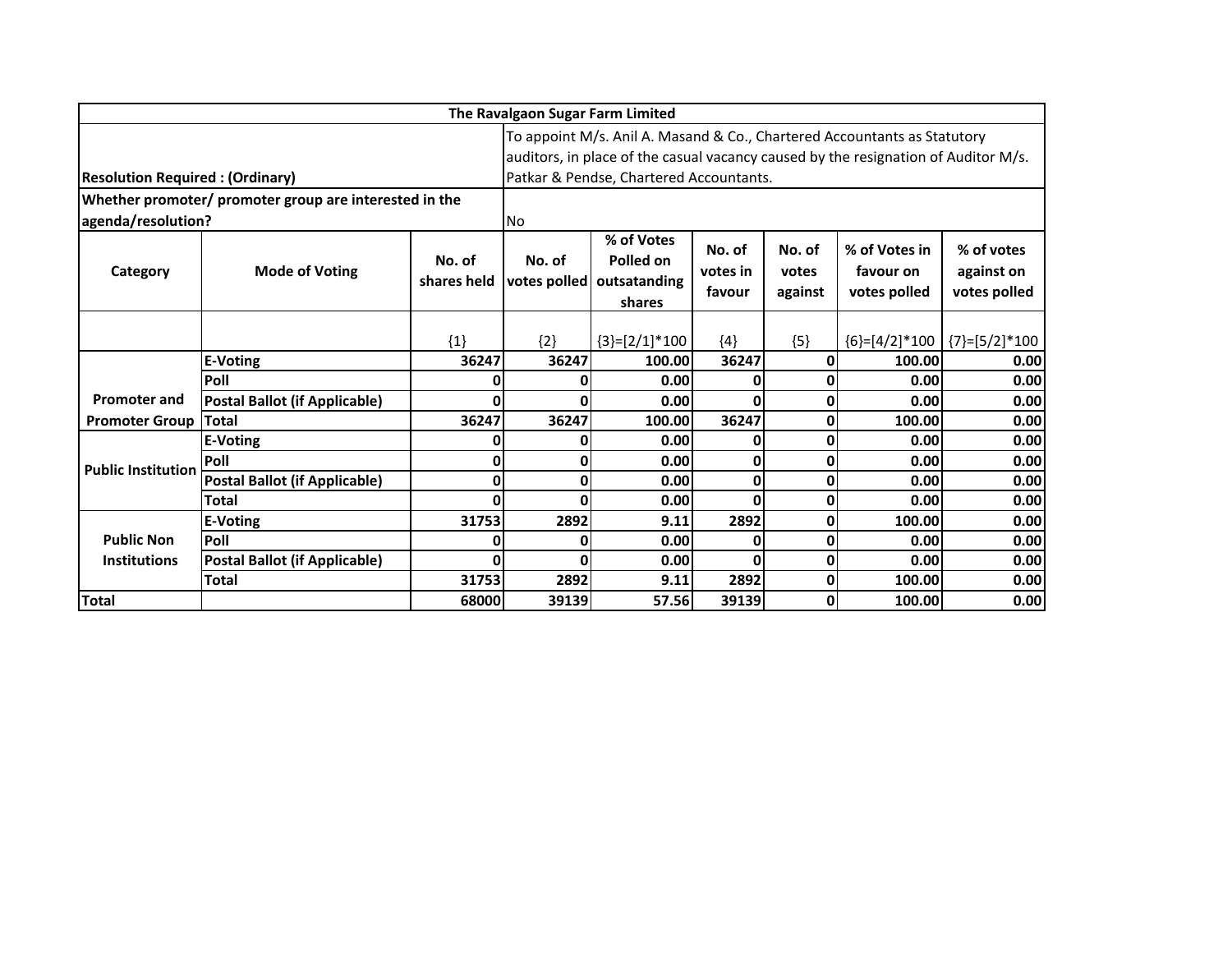|                                        | The Ravalgaon Sugar Farm Limited                       |                          |                                                                                 |                                                   |                              |                            |                                            |                                          |
|----------------------------------------|--------------------------------------------------------|--------------------------|---------------------------------------------------------------------------------|---------------------------------------------------|------------------------------|----------------------------|--------------------------------------------|------------------------------------------|
| <b>Resolution Required: (Ordinary)</b> |                                                        |                          | Reappointment of Mr. Nihal Doshi as Executive Director along with remuneration. |                                                   |                              |                            |                                            |                                          |
| agenda/resolution?                     | Whether promoter/ promoter group are interested in the |                          | Yes                                                                             |                                                   |                              |                            |                                            |                                          |
| Category                               | <b>Mode of Voting</b>                                  | No. of<br>shares<br>held | No. of<br>votes<br>polled                                                       | % of Votes<br>Polled on<br>outsatanding<br>shares | No. of<br>votes in<br>favour | No. of<br>votes<br>against | % of Votes in<br>favour on votes<br>polled | % of votes<br>against on<br>votes polled |
|                                        |                                                        | ${1}$                    | ${2}$                                                                           | ${3}=[2/1]*100$                                   | ${4}$                        | ${5}$                      | ${6}$ =[4/2]*100                           | ${7}$ =[5/2]*100                         |
|                                        | E-Voting                                               | 36247                    | 35956                                                                           | 99.20                                             | 35956                        | 0                          | 100.00                                     | 0.00                                     |
|                                        | Poll                                                   |                          |                                                                                 | 0.00                                              | ŋ                            |                            | 0.00                                       | 0.00                                     |
| <b>Promoter and</b>                    | <b>Postal Ballot (if Applicable)</b>                   | U                        |                                                                                 | 0.00                                              | ი                            | 0                          | 0.00                                       | 0.00                                     |
| <b>Promoter Group Total</b>            |                                                        | 36247                    | 35956                                                                           | 99.20                                             | 35956                        | 0                          | 100.00                                     | 0.00                                     |
|                                        | <b>E-Voting</b>                                        |                          |                                                                                 | 0.00                                              | 0                            | 0                          | 0.00                                       | 0.00                                     |
| <b>Public</b>                          | Poll                                                   | 0                        | 0                                                                               | 0.00                                              | $\mathbf{0}$                 | 0                          | 0.00                                       | 0.00                                     |
| <b>Institution</b>                     | <b>Postal Ballot (if Applicable)</b>                   | 0                        | ŋ                                                                               | 0.00                                              | 0                            | 0                          | 0.00                                       | 0.00                                     |
|                                        | <b>Total</b>                                           | ŋ                        |                                                                                 | 0.00                                              | ი                            | 0                          | 0.00                                       | 0.00                                     |
|                                        | <b>E-Voting</b>                                        | 31753                    | 2893                                                                            | 9.11                                              | 2893                         | 0                          | 100.00                                     | 0.00                                     |
| <b>Public Non</b>                      | Poll                                                   |                          |                                                                                 | 0.00                                              | 0                            | 0                          | 0.00                                       | 0.00                                     |
| <b>Institutions</b>                    | Postal Ballot (if Applicable)                          | 0                        | ŋ                                                                               | 0.00                                              | 0                            | 0                          | 0.00                                       | 0.00                                     |
|                                        | <b>Total</b>                                           | 31753                    | 2893                                                                            | 9.11                                              | 2893                         | 0                          | 100.00                                     | 0.00                                     |
| <b>Total</b>                           |                                                        | 68000                    | 38849                                                                           | 57.13                                             | 38849                        | 0                          | 100.00                                     | 0.00                                     |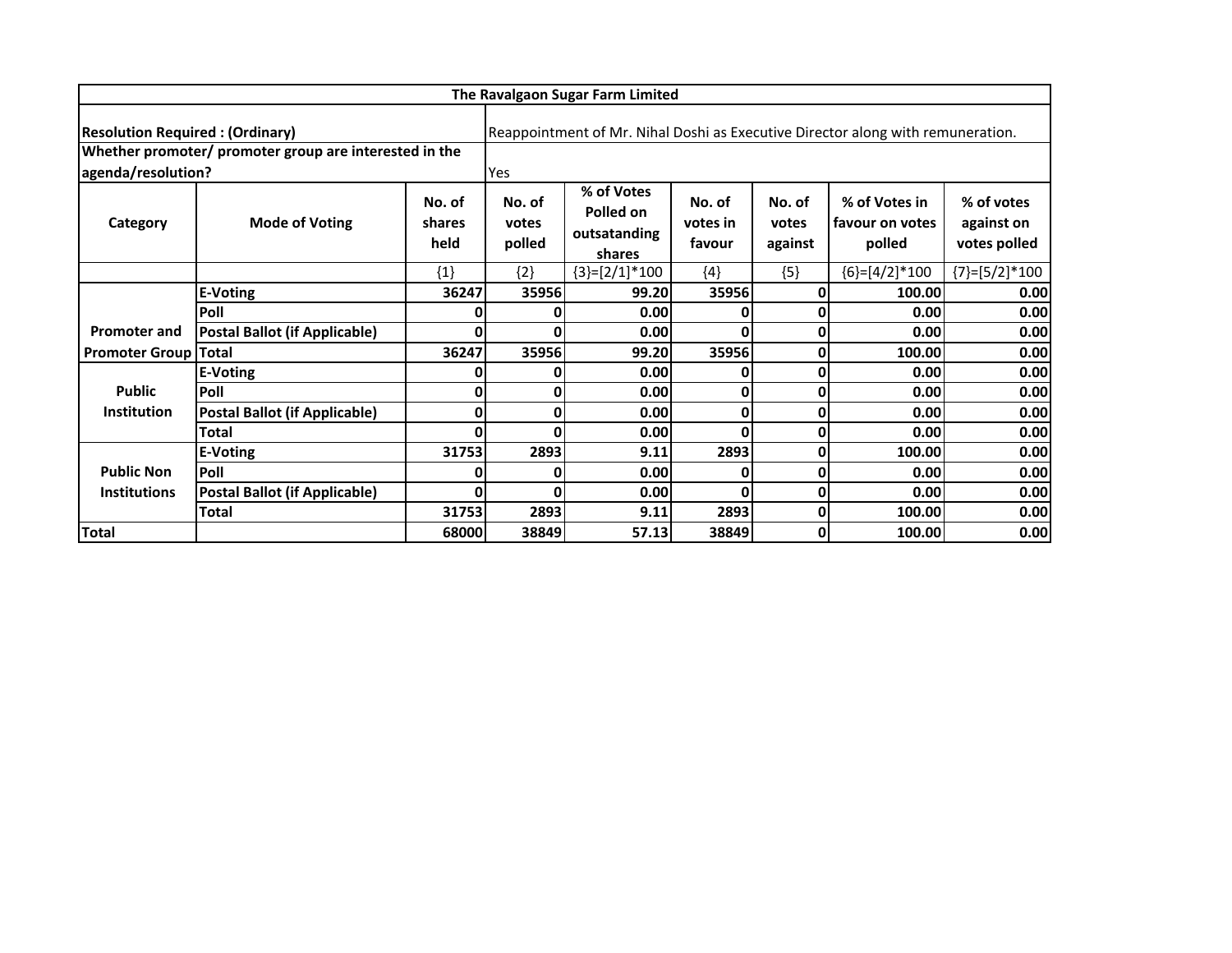|                     |                                                        |                          | The Ravalgaon Sugar Farm Limited                                   |                                                   |                              |                            |                                            |                                          |
|---------------------|--------------------------------------------------------|--------------------------|--------------------------------------------------------------------|---------------------------------------------------|------------------------------|----------------------------|--------------------------------------------|------------------------------------------|
|                     | <b>Resolution Required : Special</b>                   |                          | Re-Appointment of Mrs. Ramola Mahajani as an Independent Director. |                                                   |                              |                            |                                            |                                          |
| agenda/resolution?  | Whether promoter/ promoter group are interested in the |                          | <b>No</b>                                                          |                                                   |                              |                            |                                            |                                          |
| Category            | <b>Mode of Voting</b>                                  | No. of<br>shares<br>held | No. of<br>votes<br>polled                                          | % of Votes<br>Polled on<br>outsatanding<br>shares | No. of<br>votes in<br>favour | No. of<br>votes<br>against | % of Votes in<br>favour on votes<br>polled | % of votes<br>against on<br>votes polled |
|                     |                                                        | ${1}$                    | ${2}$                                                              | ${3}=[2/1]*100$                                   | ${4}$                        | ${5}$                      | ${6}$ =[4/2]*100                           | ${7}$ = [5/2] * 100                      |
|                     | <b>E-Voting</b>                                        | 36247                    | 36247                                                              | 100.00                                            | 36247                        |                            | 100.00                                     | 0.00                                     |
| <b>Promoter and</b> | Poll                                                   |                          |                                                                    | 0.00                                              | ŋ                            |                            | 0.00                                       | 0.00                                     |
| Promoter            | <b>Postal Ballot (if Applicable)</b>                   | 0                        | 0                                                                  | 0.00                                              | 0                            | 0                          | 0.00                                       | 0.00                                     |
| Group               | <b>Total</b>                                           | 36247                    | 36247                                                              | 100.00                                            | 36247                        | 0                          | 100.00                                     | 0.00                                     |
|                     | <b>E-Voting</b>                                        | C                        | 0                                                                  | 0.00                                              | 0                            | 0                          | 0.00                                       | 0.00                                     |
| <b>Public</b>       | Poll                                                   | 0                        | 0                                                                  | 0.00                                              | 0                            | 0                          | 0.00                                       | 0.00                                     |
| <b>Institution</b>  | <b>Postal Ballot (if Applicable)</b>                   | 0                        | 0                                                                  | 0.00                                              | 0                            | 0                          | 0.00                                       | 0.00                                     |
|                     | Total                                                  | C                        | O                                                                  | 0.00                                              | ი                            | 0                          | 0.00                                       | 0.00                                     |
|                     | <b>E-Voting</b>                                        | 31753                    | 2893                                                               | 9.11                                              | 2893                         | 0                          | 100.00                                     | 0.00                                     |
| <b>Public Non</b>   | Poll                                                   |                          | 0                                                                  | 0.00                                              | 0                            | 0                          | 0.00                                       | 0.00                                     |
| <b>Institutions</b> | <b>Postal Ballot (if Applicable)</b>                   | 0                        | 0                                                                  | 0.00                                              | 0                            | 0                          | 0.00                                       | 0.00                                     |
|                     | Total                                                  | 31753                    | 2893                                                               | 9.11                                              | 2893                         | 0                          | 100.00                                     | 0.00                                     |
| <b>Total</b>        |                                                        | 68000                    | 39140                                                              | 57.56                                             | 39140                        | 0                          | 100.00                                     | 0.00                                     |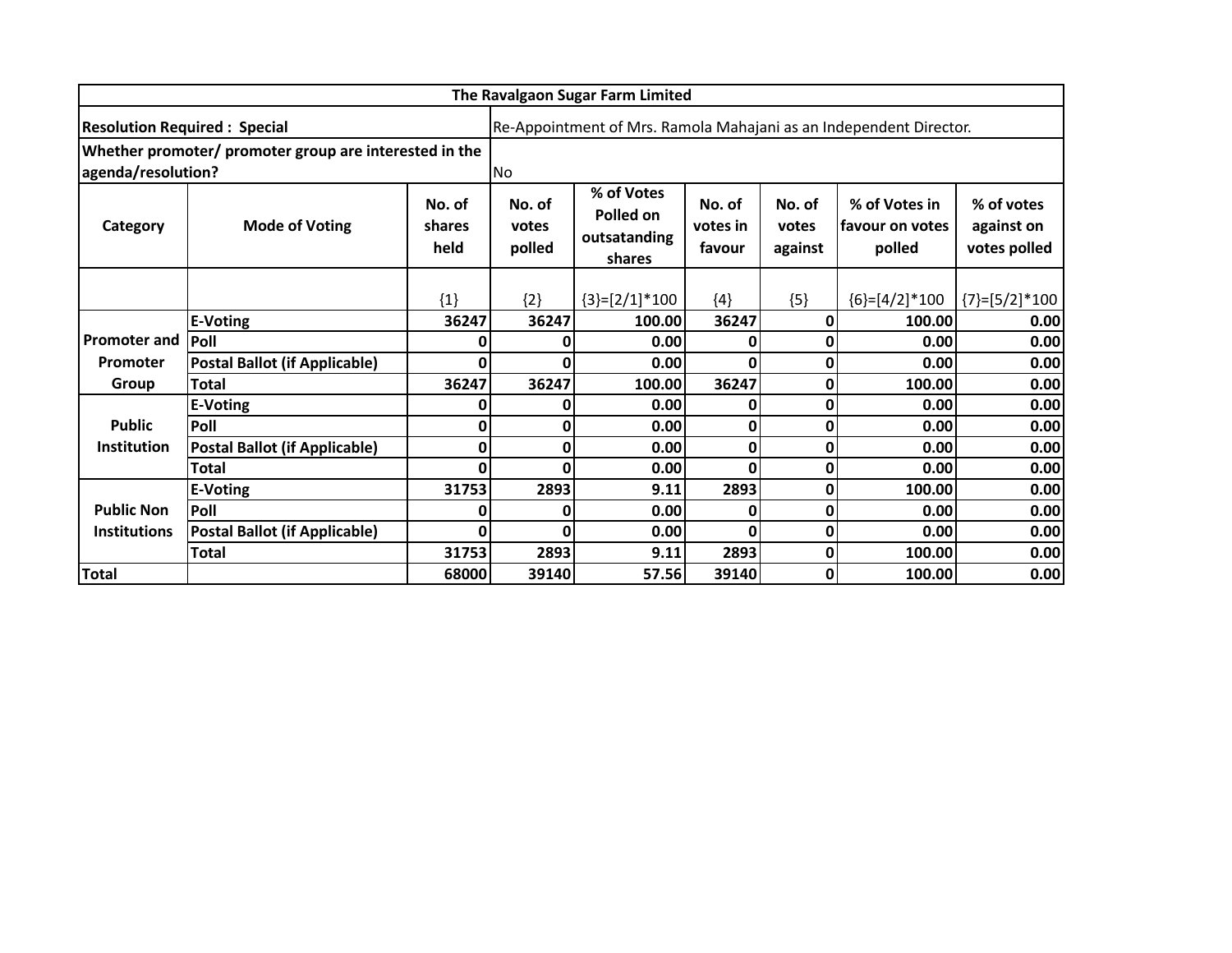#### CA Gangwal K. S. **9823042781 Chartered Acountant 1395, Somwar Bazar Malegaon Camp 423105 Dist Nasik Maharashtra**

24th December 2020

To, Mr. Harshavardhan Doshi Chairman of the 85th Annual General Meeting The Ravalgaon Sugar Farm Limited Regd. Office & Factory: P.O. Ravalgaon – 423108, Taluka Malegaon, District Nasik, Maharashtra

Dear Sir,

**Sub: Consolidated Scrutinizer's Report on remote e-voting before the 85th Annual General Meeting ('AGM') of The Ravalgaon Sugar Farm Limited held on Wednesday, December 23, 2020 at 2.00 p.m. (IST) through video conferencing ('VC') / other audio visual means ('OAVM') and remote e-voting during the AGM, conducted pursuant to the provisions of Section 108 of the Companies Act, 2013 read with Rule 20 of the Companies (Management and Administration) Rules, 2014, as amended and Regulation 44 of Securities and Exchange Board of India (Listing Obligations and Disclosure Requirements) Regulations, 2015 ('SEBI Listing Regulations')**

. .

I, Kalyan Gangwal, Chartered Accountant, had been appointed as the Scrutinizer by the Board of Directors of The Ravalgaon Sugar Farm Limited pursuant to Section 108 of the Companies Act, 2013 ('the Act') read with Rule 20 of the Companies (Management and Administration) Rules, 2014, as amended, to conduct the remote e-voting process in respect of the below mentioned resolutions proposed at the 85th Annual General Meeting ('AGM') of The Ravalgaon Sugar Farm Limited on Wednesday, December 23, 2020 at 2.00 p.m. (IST) through VC/OAVM.

I was also appointed as Scrutinizer to scrutinize the remote e-voting process during the AGM.

The Notice dated November 30, 2020, convening the AGM, as confirmed by the Company was sent to the Shareholders in respect of the below mentioned resolutions passed at the AGM of the Company through electronic mode to those Members whose email addresses were registered with the Company/ Depositories, in compliance with the MCA Circular dated May 5, 2020 read with Circulars dated April 8, 2020 and April 13, 2020 (collectively referred to as 'MCA Circulars') and SEBI Circular dated May 12, 2020.

The Company had availed the e-voting facility offered by Central Depository Services (India) Limited (CDSL) for conducting remote e-voting by the Shareholders of the Company.

The voting period for remote e-voting commenced on Saturday, December 19, 2020 at 9.00 a.m. (IST) and ended on Tuesday, December 22, 2020 at 5.00 p.m. (IST) and the CDSL e-voting platform was disabled thereafter.

The Company had also provided remote e-voting facility to the Shareholders present at the AGM through VC and who had not cast their vote earlier.

The Shareholders of the Company holding shares as on the 'cut-off' date of Wednesday, December 16, 2020 were entitled to vote on the resolutions forming part of the Notice of the AGM.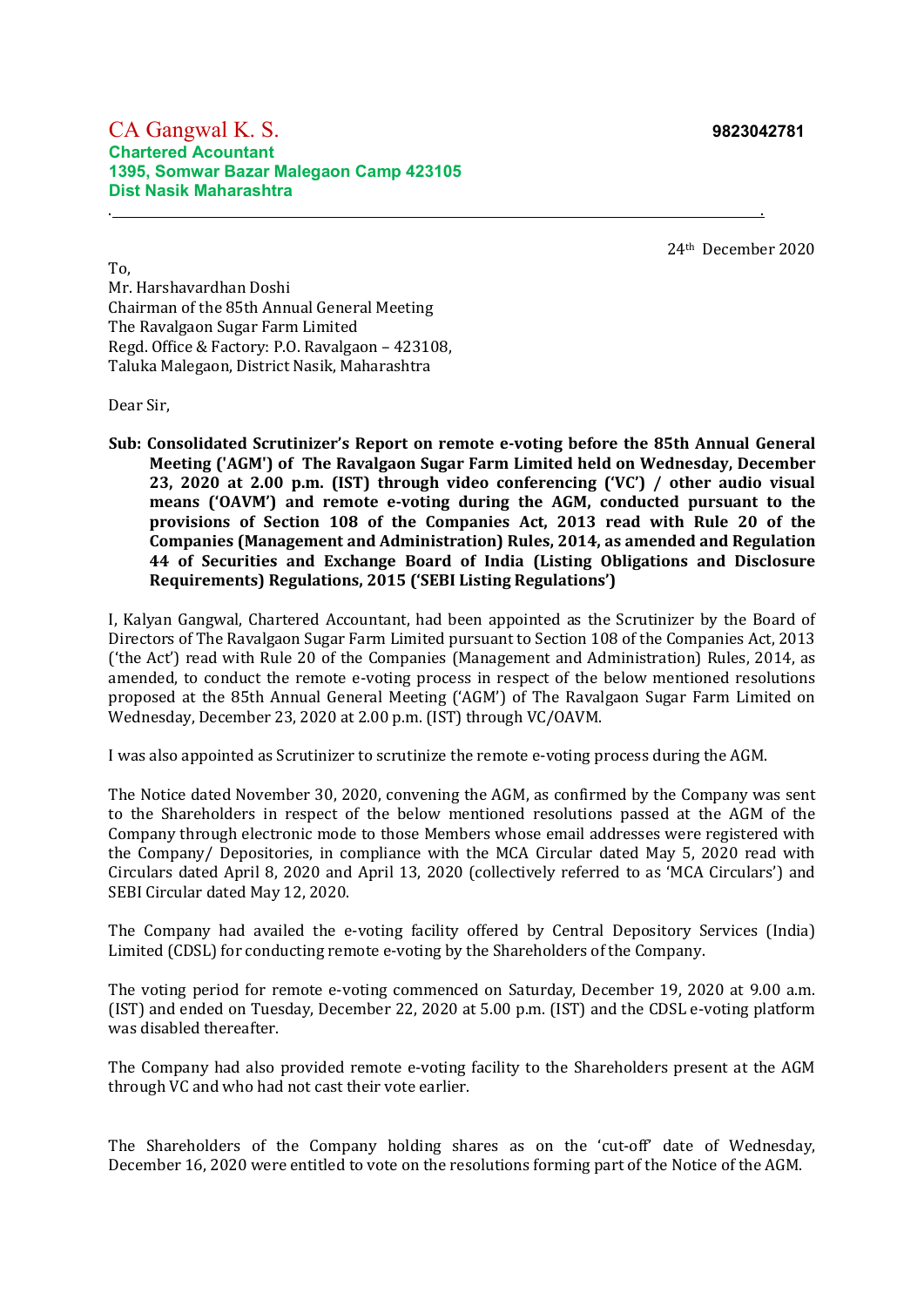After the closure of e-voting at the AGM, the report on remote e-voting done during the AGM and the votes cast under remote e-voting facility prior to the AGM were unblocked and counted.

I have scrutinized and reviewed the remote e-voting prior to and during the AGM and votes cast therein based on the data downloaded from the CDSL e-voting system.

The Management of the Company is responsible to ensure compliance with the requirements of the Act and rules relating to remote e-voting prior to and during the AGM on the resolutions forming part of the Notice of the AGM.

My responsibility as a scrutinizer for the remote e-voting is restricted to making a Scrutinizer's Report of the votes cast in favour or against the resolutions.

I now submit my consolidated Report as under on the result of the remote e-voting prior to and during the AGM in respect of the said resolutions.

#### **Resolution 1: Ordinary Resolution**

To receive, consider and adopt the audited financial statements of the Company for the financial year ended 31st March 2020 along with the reports of the Board of Directors and Auditors thereon.

(i) Voted in favour of the resolution:

| Mode                      | Number of     |                          | Number of votes cast in $\frac{1}{2}$ % of total number of |
|---------------------------|---------------|--------------------------|------------------------------------------------------------|
|                           | members voted | favour of the resolution | valid votes cast                                           |
| Remote e-voting           | 14            | 39139                    | 100 %                                                      |
| Voting through electronic |               |                          |                                                            |
| means at the AGM          |               |                          |                                                            |
| Total                     |               |                          |                                                            |

(ii) Voted against the resolution:

| Mode                      | Number of     |                        | Number of votes cast $\frac{1}{2}$ of total number of |
|---------------------------|---------------|------------------------|-------------------------------------------------------|
|                           | members voted | against the resolution | valid votes cast                                      |
| Remote e-voting           |               |                        | 100%                                                  |
| Voting through electronic |               |                        |                                                       |
| means at the AGM          |               |                        |                                                       |
| Total                     |               |                        |                                                       |

(iii)Invalid votes:

| Mode                      | Number of     | Number of votes cast |
|---------------------------|---------------|----------------------|
|                           | members voted |                      |
| Remote e-voting           |               |                      |
| Voting through electronic |               |                      |
| means at the AGM          |               |                      |
| Total                     |               |                      |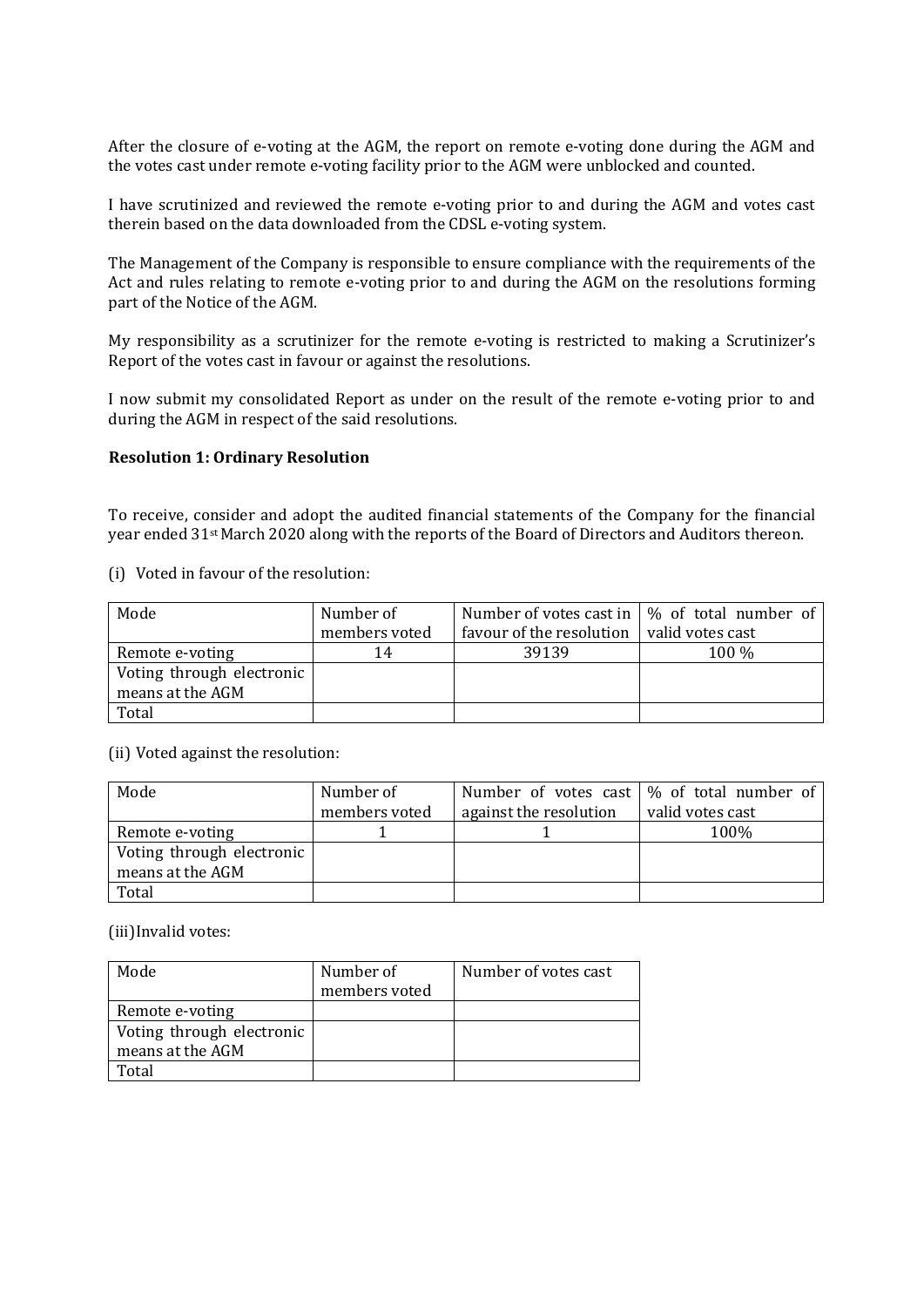#### **Resolution 2: Ordinary Resolution**

To appoint a Director in place of place of Mr. Uday D. Kulkarni who retires by rotation and being eligible offers himself for reappointment.

(i) Voted in favour of the resolution:

| Mode                      | Number of     |                          | Number of votes cast in $\frac{1}{2}$ of total number of |
|---------------------------|---------------|--------------------------|----------------------------------------------------------|
|                           | members voted | favour of the resolution | valid votes cast                                         |
| Remote e-voting           | 14            | 39139                    | 100 %                                                    |
| Voting through electronic |               |                          |                                                          |
| means at the AGM          |               |                          |                                                          |
| Total                     |               |                          |                                                          |

(ii) Voted against the resolution:

| Mode                      | Number of     |                        | Number of votes cast $\frac{1}{2}$ of total number of |
|---------------------------|---------------|------------------------|-------------------------------------------------------|
|                           | members voted | against the resolution | valid votes cast                                      |
| Remote e-voting           |               |                        | 100%                                                  |
| Voting through electronic |               |                        |                                                       |
| means at the AGM          |               |                        |                                                       |
| Total                     |               |                        |                                                       |

(iii)Invalid votes:

| Mode                      | Number of<br>members voted | Number of votes cast |
|---------------------------|----------------------------|----------------------|
| Remote e-voting           |                            |                      |
| Voting through electronic |                            |                      |
| means at the AGM          |                            |                      |
| Total                     |                            |                      |

#### **Resolution 3: Ordinary Resolution**

#### **Appointment of Statutory Auditor to fill casual vacancy**

To appoint M/s. Anil A. Masand & Co., Chartered Accountants as Statutory auditors, in place of the casual vacancy caused by the resignation of Auditor M/s. Patkar & Pendse, Chartered Accountants.

(i) Voted in favour of the resolution:

| Mode                      | Number of     |                          | Number of votes cast in $\frac{1}{2}$ % of total number of |
|---------------------------|---------------|--------------------------|------------------------------------------------------------|
|                           | members voted | favour of the resolution | valid votes cast                                           |
| Remote e-voting           | 14            | 39139                    | 100 %                                                      |
| Voting through electronic |               |                          |                                                            |
| means at the AGM          |               |                          |                                                            |
| Total                     |               |                          |                                                            |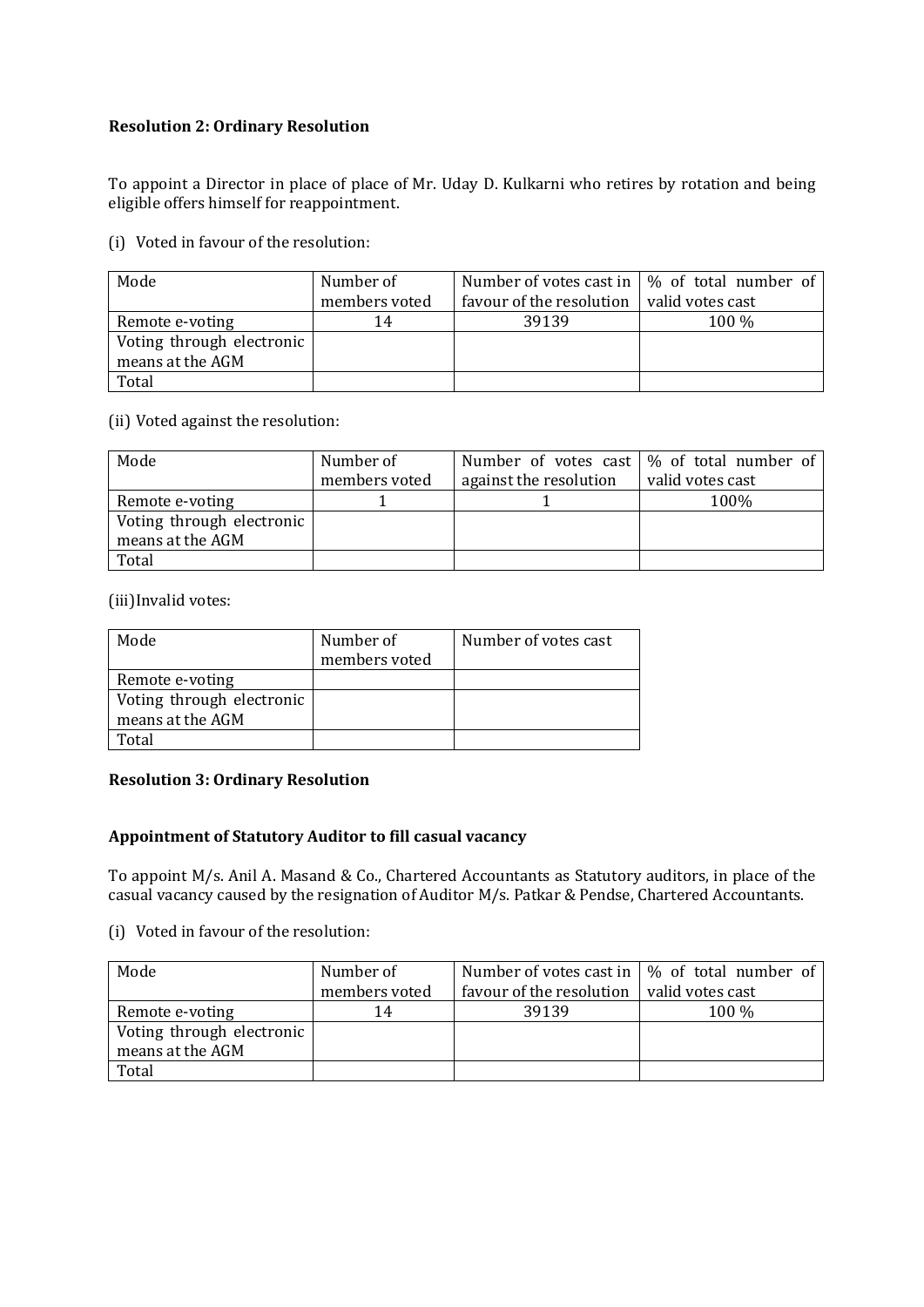#### (ii) Voted against the resolution:

| Mode                                          | Number of<br>members voted | against the resolution | Number of votes cast $\frac{1}{2}$ of total number of<br>valid votes cast |
|-----------------------------------------------|----------------------------|------------------------|---------------------------------------------------------------------------|
| Remote e-voting                               |                            |                        |                                                                           |
| Voting through electronic<br>means at the AGM |                            |                        |                                                                           |
|                                               |                            |                        |                                                                           |
| Total                                         |                            |                        |                                                                           |

(iii)Invalid votes:

| Mode                      | Number of<br>members voted | Number of votes cast |
|---------------------------|----------------------------|----------------------|
| Remote e-voting           |                            |                      |
| Voting through electronic |                            |                      |
| means at the AGM          |                            |                      |
| Total                     |                            |                      |

### **Resolution 4: Ordinary Resolution**

# **Reappointment of Mr. Nihal Doshi as Executive Director along with remuneration.**

(i) Voted in favour of the resolution:

| Mode                      | Number of     |                          | Number of votes cast in $\frac{1}{2}$ % of total number of |
|---------------------------|---------------|--------------------------|------------------------------------------------------------|
|                           | members voted | favour of the resolution | valid votes cast                                           |
| Remote e-voting           | 14            | 38849                    | 100 %                                                      |
| Voting through electronic |               |                          |                                                            |
| means at the AGM          |               |                          |                                                            |
| Total                     |               |                          |                                                            |

(ii) Voted against the resolution:

| Mode                      | Number of |                                          | Number of votes cast $\frac{1}{2}$ of total number of |
|---------------------------|-----------|------------------------------------------|-------------------------------------------------------|
|                           |           | members voted $ $ against the resolution | valid votes cast                                      |
| Remote e-voting           |           |                                          |                                                       |
| Voting through electronic |           |                                          |                                                       |
| means at the AGM          |           |                                          |                                                       |
| Total                     |           |                                          |                                                       |

(iii)Invalid votes:

| Mode                      | Number of     | Number of votes cast |
|---------------------------|---------------|----------------------|
|                           | members voted |                      |
| Remote e-voting           |               | 291                  |
| Voting through electronic |               |                      |
| means at the AGM          |               |                      |
| 'otal                     |               |                      |